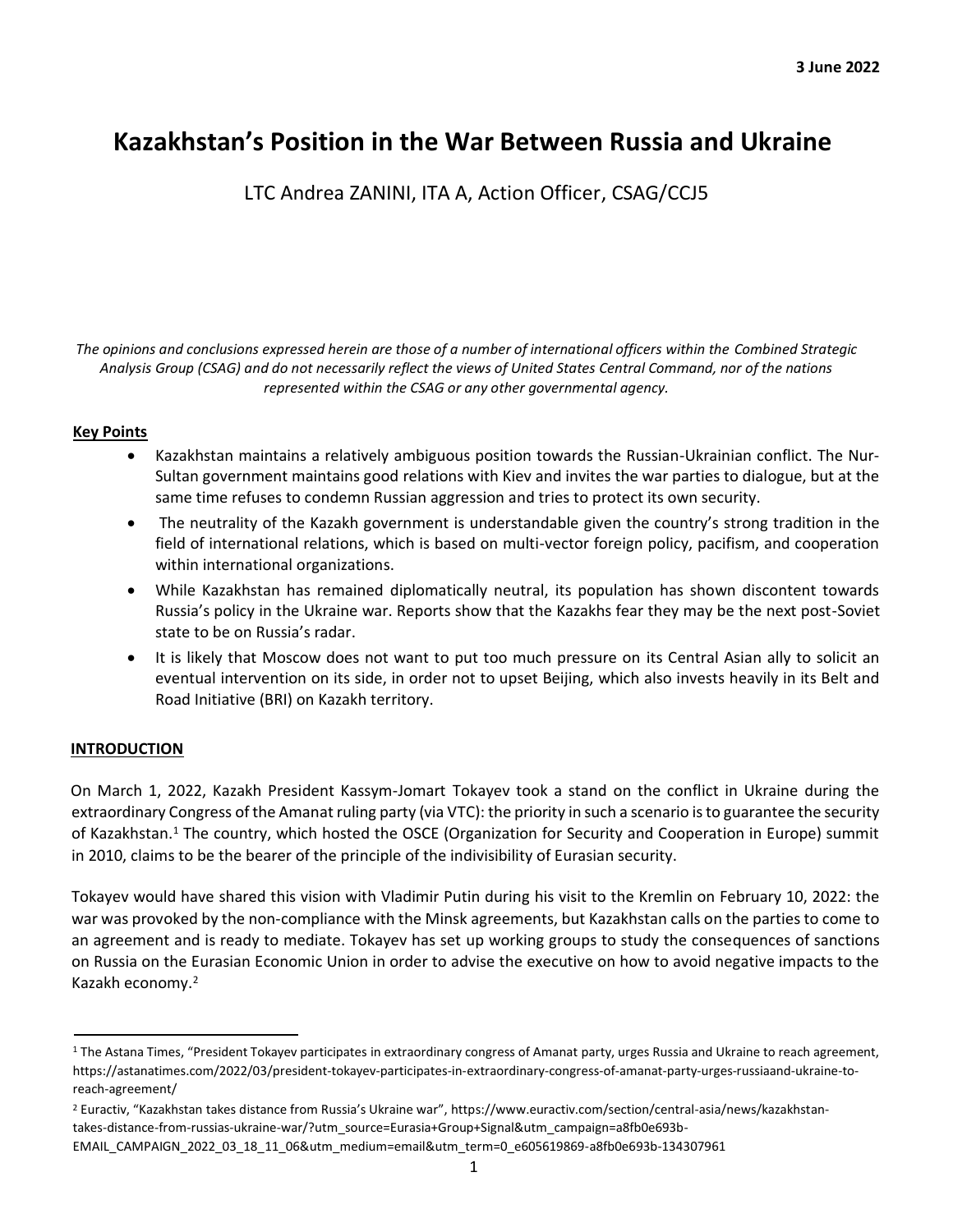For some, Kazakhstan's position is unexpected. It is a position in line with the logic of an increasingly multipolar world and is not divided into opposing blocks. The goal is to facilitate a multipolar transition and prevent a return to the spheres of influence. Kazakhstan is also a major player in the post-Soviet region, a member of the OSCE, Russia's main ally in Central Asia who also has good relations with Ukraine, and hosted the RussianTurkish-Iranian negotiations in 2016 for peace in Syria (the so-called "Astana Process"). Finally, the Central Asian region has no direct interest in the conflict and has a strong tradition of multi-vector policies and pacifism.

These factors allow to understand the actions taken by the Kazakh government. According to a report by US broadcaster NBC, the US National Security Council welcomed Kazakhstan's decision not to send troops to support Russia in Ukraine and not to recognise the Donetsk and Luhansk People's Republics.<sup>3</sup> On the other hand, Nur-Sultan has avoided publicly condemning Moscow's actions, so much to attract Western criticism and the threat of possible sanctions. 4

Tokayev was also the only regional leader to have made telephone calls to Ukrainian president Volodymir Zelensky since the beginning of the invasion.<sup>5</sup> Berik Kurmangali, spokesman of the Kazakh President, said the meeting was held "at the request of Ukraine."<sup>6</sup> Zelensky stated that he had discussed security in the whole region and had reached agreements on humanitarian issues and promised to stay in touch. Earlier, Tokayev had called Putin and asked him to reach a compromise on the war in Ukraine. In Almaty, the authorities have allowed antiwar demonstrations and those who expose the "Z" of Russian military vehicles engaged in hostilities are fined, but two anti-Russian bloggers have also been arrested. At the extraordinary session of the UN General Assembly on 2 March, where the resolution condemning Russia was approved with 141 votes, Kazakhstan was one of 35 abstentions. Finally, on 14 and 15 March, two flights loaded with humanitarian aid left Kazakhstan for Ukraine,<sup>7</sup> but landed in Poland.

# **ANALYSIS**

Kazakhstan is similar to Ukraine in terms of concentration of ethnic Russians in its northern regions bordering Russia, mirroring eastern and southern parts of Ukraine. The demography of Kazakhstan has changed since independence in 1991, with the proportion of ethnic Kazakhs rising steadily. In 1989, 37.4 percent of the population were ethnic Russians, which was almost as large as the ethnic Kazakhs at 39.6 percent. However, by 2016, the Russian population in Kazakhstan had declined to about 21 percent. Today, it is estimated that only 18 percent of Kazakhstan's 19 million people are Russians.<sup>8</sup>

Despite the changes in the population composition of Kazakhstan's due to the emigration of ethnic Russians and the influx of expatriate Kazakhs, the situation in northern Kazakhstan is different, with ethnic Kazakhs being a minority at 35.03 percent of the population in this region. On the other hand, the number of ethnic Russians in northern

<sup>&</sup>lt;sup>3</sup> Sicurezza Internazionale, "La guerra ucraina vista dall'Asia Centrale", [https://sicurezzainternazionale.luiss.it/2022/03/06/la-guerraucraina](https://sicurezzainternazionale.luiss.it/2022/03/06/la-guerra-ucraina-vista-dallasia-centrale/)[vista-dallasia-centrale/](https://sicurezzainternazionale.luiss.it/2022/03/06/la-guerra-ucraina-vista-dallasia-centrale/)

<sup>4</sup> Asianews, "Guerra in Ucraina: i Kazaki si offrono per mediazione tra Mosca e Kiev", [https://www.asianews.it/notizie-it/Guerra-in-](https://www.asianews.it/notizie-it/Guerra-in-Ucraina:-i-kazaki-si-offrono-per-mediazione-tra-Mosca-e-Kiev-55279.html)[Ucraina:-i-kazaki-si-offrono-per-mediazione-tra-Mosca-e-Kiev-55279.html](https://www.asianews.it/notizie-it/Guerra-in-Ucraina:-i-kazaki-si-offrono-per-mediazione-tra-Mosca-e-Kiev-55279.html)

<sup>5</sup> Asianews, "Il Kazakistan rischia di essere un'altra Ucraina", [https://www.asianews.it/notizie-it/Il-Kazakistan-rischia-di-essere-unaltra-](https://www.asianews.it/notizie-it/Il-Kazakistan-rischia-di-essere-unaltra-Ucraina-55482.html)[Ucraina-55482.html](https://www.asianews.it/notizie-it/Il-Kazakistan-rischia-di-essere-unaltra-Ucraina-55482.html) 

<sup>6</sup> Ibid

<sup>7</sup> Il Sussidiario, "Russia vs Ucraina: quegli strani fatti in Kazakistan che preparano una svolta", [https://www.ilsussidiario.net/news/russiavs](https://www.ilsussidiario.net/news/russia-vs-ucraina-quegli-strani-fatti-in-kazakistan-che-preparano-una-svolta/2307832/)[ucraina-quegli-strani-fatti-in-kazakistan-che-preparano-una-svolta/2307832/](https://www.ilsussidiario.net/news/russia-vs-ucraina-quegli-strani-fatti-in-kazakistan-che-preparano-una-svolta/2307832/)

<sup>8</sup> The Economist, "How Kazakhstan became more Kazakh", [https://www.economist.com/asia/2022/01/29/how-kazakhstan-becamemore](https://www.economist.com/asia/2022/01/29/how-kazakhstan-became-more-kazakh)[kazakh](https://www.economist.com/asia/2022/01/29/how-kazakhstan-became-more-kazakh)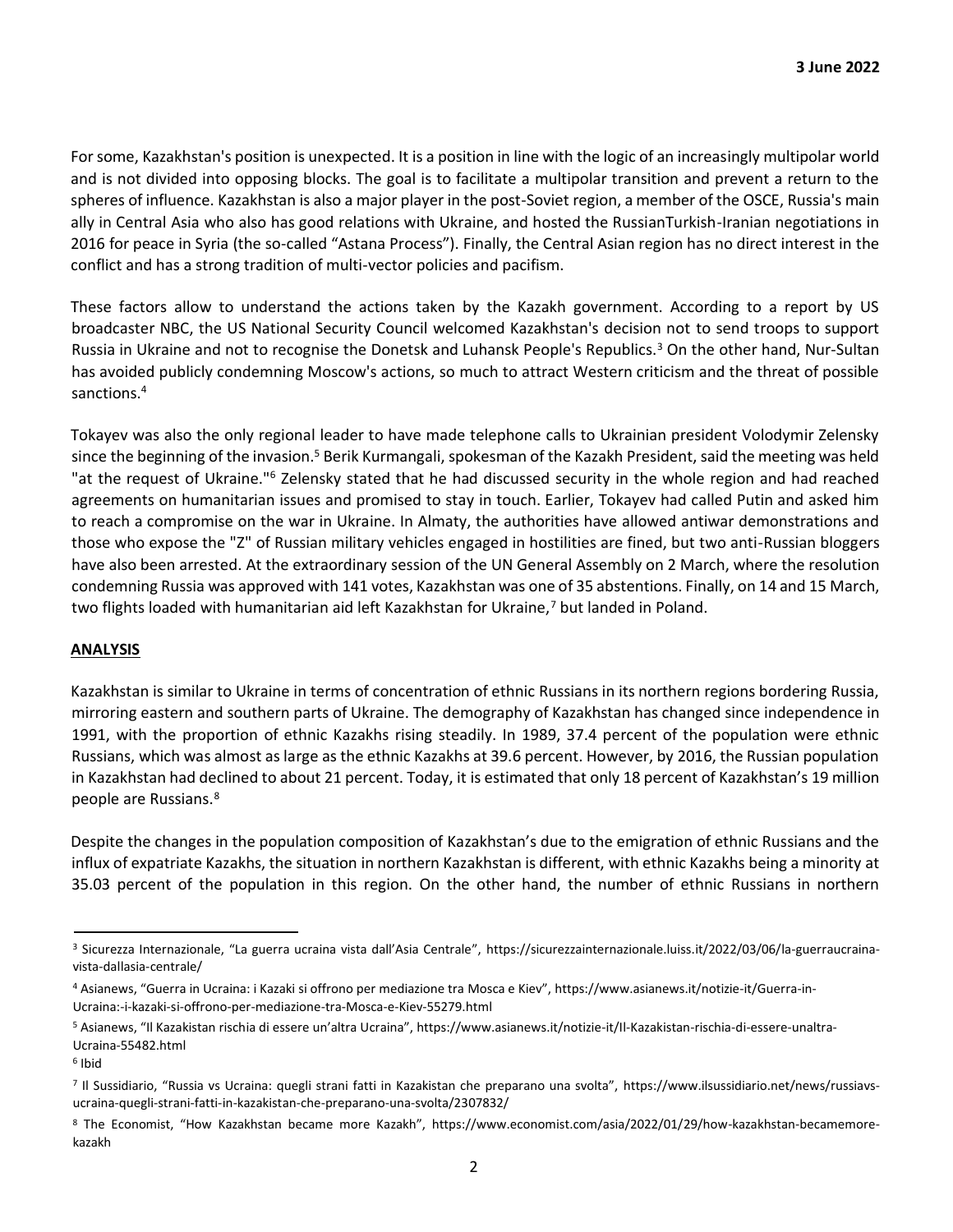Kazakhstan are estimated at 49.53 percent.<sup>9</sup> The sizeable Russian landmass nearby may be the cause of a minority syndrome in the Kazakh majority of Kazakhstan. Russians in northern Kazakhstan could turn to Russia to protect their interests, which creates a feeling of vulnerability among Kazakhs. On 10 June 1998, the Government of Kazakhstan had transferred the national capital from Almaty, located on the southern periphery, to Astana in central Kazakhstan, perhaps with the intention of reinforcing the government's authority over the entire territory of the country from a more central location.

Periodic statements by influential Russians that Kazakhstan is an artificial construct have not helped. On 29 August 2014, Russian President Vladimir Putin said that the Kazakhs had statehood for only a brief time, and on 10 December 2020, Vyacheslav Nikonov, Chairman of the Education and Science Committee of the Russian Duma, said that a large part of the territory of Kazakhstan was a great gift from Russia and the Soviet Union. Nikonov also said that "northern Kazakhstan was not inhabited at all, and Kazakhs existed, but much further south."<sup>10</sup> On 15 December 2020, the Former Kazakh President Nazarbayev reacted angrily, and the Kazakh Ministry of Foreign Affairs (MFA) delivered a note of protest to the Russian Embassy.

In his address to the nation on 21 February 2022, President Putin had rejected the notion that Ukraine ever had "real statehood" and claimed that Ukraine had always been a part of Russia's "own history, culture, spiritual space."<sup>11</sup> When provoked, Kazakhs have appeared eager to defend their distinct identity. In 1986, the Soviet leadership replaced long-standing General Secretary of the Communist Party of Kazakhstan Dinmukhamed Kunaev with the non-Kazakh, Gennady Kolbin (an ethnic Russian). Although the widespread protests were suppressed, the Soviet leadership had to replace Kolbin with the ethnic-Kazakh Nursultan Nazarbayev.

Issues relating to China have also been raised recently. In 2016, protests were directed against the draft bill that would have allowed foreigners to lease Kazakh land for 25 years. These protests were mainly aimed at Chinese nationals, whose presence in the country became increasingly visible. In May 2018, Kazakh President Tokayev signed a law banning the sale and lease of agricultural land to foreigners.<sup>12</sup> With this law, the Kazakh leadership hoped to adequately address public anger against Chinese entrepreneurs acquiring land in the country. Moreover, in April 2020, Kazakh MFA protested to the Chinese Ambassador after a Chinese website wrote that Kazakhstan had been a "vassal of the Qing dynasty."<sup>13</sup>

While Kazakh nationalism manifests itself from time to time in various forms, it is paradoxical that Kazakhstan's leadership in extreme situations might depend on Russia for its survival. Recent evidence of this was in January 2022, when violent demonstrations erupted in Kazakhstan in response to the government's decision to lift the price cap on liquified petroleum gas from 1 January 2022. Meeting Kazakh President Kassym-Jomart Tokayev's request, the Russia-

 $^9$  The Diplomat, "Is northern Kazakhstan at risk to Russia?"[, https://thediplomat.com/2021/04/is-northern-kazakhstan-at-risk-to-russia/](https://thediplomat.com/2021/04/is-northern-kazakhstan-at-risk-to-russia/)  $^{10}$  Eurasianet, "Russian nationalists again rile Kazakhstan by questioning its nationhood"[, https://eurasianet.org/russian-nationalists-againrile-](https://eurasianet.org/russian-nationalists-again-rile-kazakhstan-by-questioning-its-nationhood)

[kazakhstan-by-questioning-its-nationhood](https://eurasianet.org/russian-nationalists-again-rile-kazakhstan-by-questioning-its-nationhood)

<sup>&</sup>lt;sup>11</sup> President of Russia, "Address by the President of the Russian Federation"[, http://en.kremlin.ru/events/president/news/67828](http://en.kremlin.ru/events/president/news/67828) <sup>12</sup> The Diplomat, "Kazakhstan bans sale of agricultural lands to foreigners", [https://thediplomat.com/2021/05/kazakhstan-bans-sale-ofagricultural](https://thediplomat.com/2021/05/kazakhstan-bans-sale-of-agricultural-lands-to-foreigners/)[lands-to-foreigners/](https://thediplomat.com/2021/05/kazakhstan-bans-sale-of-agricultural-lands-to-foreigners/)

<sup>12</sup> The Diplomat, "Kazakhstan bans sale of agricultural lands to foreigners", https://thediplomat.com/2021/05/kazakhstan-bans-sale-ofagricultural-lands-to-foreigners/

 $^{13}$  Caravanserai, "Kazakhstan protest with China over article questioning its sovereignty", [https://central.asianews.com/en\\_GB/articles/cnmi\\_ca/features/2020/04/17/feature-02](https://central.asia-news.com/en_GB/articles/cnmi_ca/features/2020/04/17/feature-02)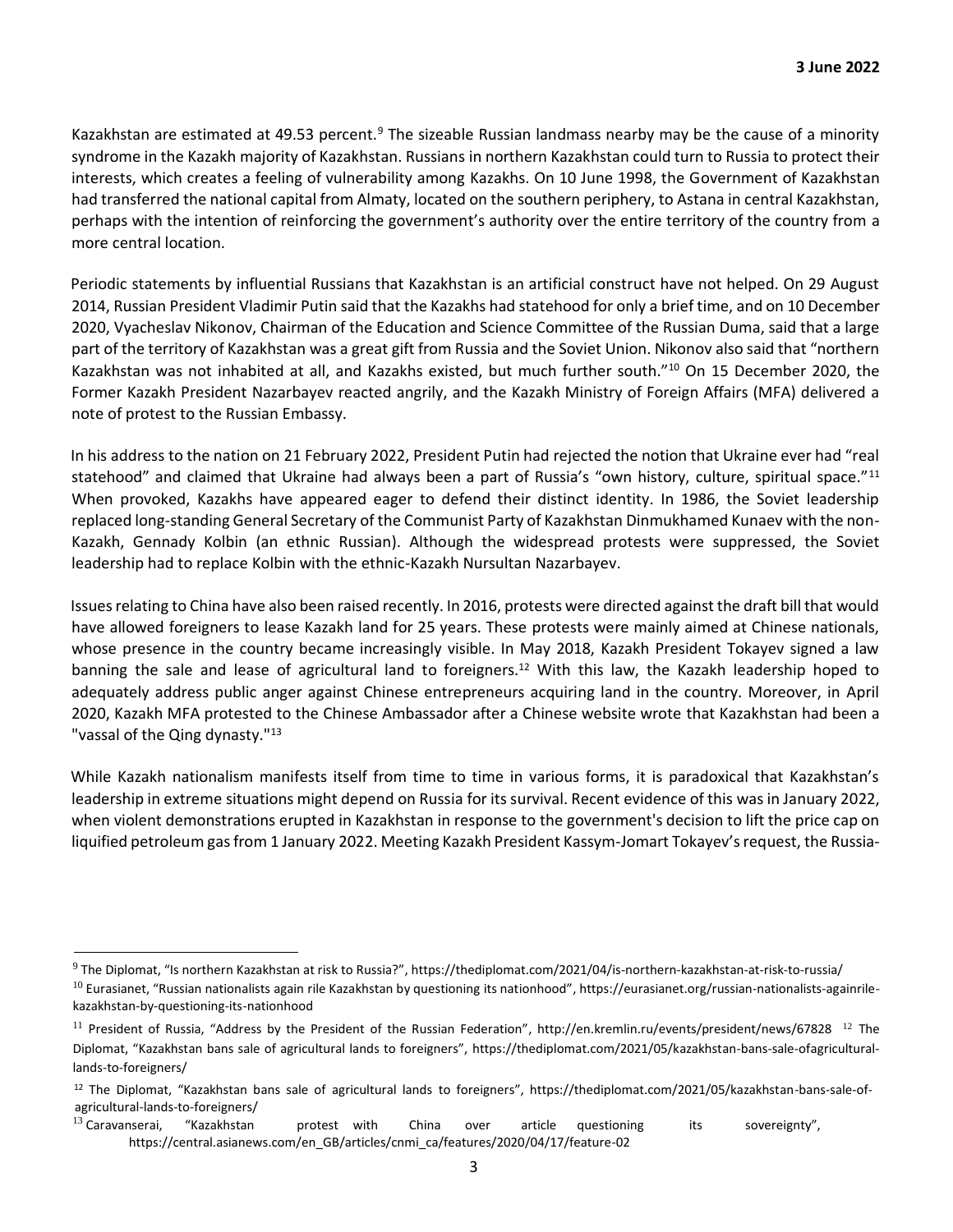led Collective Security Treaty Organisation (CSTO) rapidly deployed troops to support the Kazakh Government and quell the protests,<sup>14</sup> which were believed to cause over 200 deaths.

Apart from Russia, China has a strong presence and stakes in Central Asia and Kazakhstan through its comprehensive capabilities, which certainly makes its behaviour in this crisis interesting. China has both extensive commercial interests in the country and security concerns regarding Uyghurs and other cross-border ethnic linkages.

While China is an influential player in Kazakhstan, it initially held back during the January 2022 crisis.<sup>15</sup> However, after President Tokayev's January 7, 2022 speech blaming foreign-trained terrorists for the violence, China's President Xi Jinping offered his support to defeat the attempt to engineer a revolution in Kazakhstan. In the end, China should have been satisfied with the intervention by Russia and CSTO in support of the Kazakh Government.

Russia and China are not the only major players in the country. The US is Kazakhstan's second biggest investor after the Netherlands, leaving countries like Russia and China behind in terms of direct investment<sup>16</sup>. Kazakhstan is a resource-rich country, and in 2022 around 600 US companies are operating in the region with an average investment of \$45 billion. On top of that, from 2005 to 2020 Kazakhstan's cumulative energy investment was \$161 billion, of which \$30 billion came directly from the US. $^{17}$ 

In a way, the ongoing war between Russia–Ukraine is a continuation of the process that began in 2014 with the Maidan protests in Ukraine and led to the overthrow of pro-Russia President Viktor Yanukovych. Kazakhstan had nothing against the referendum of 16 March 2014 in Crimea, which legitimised the Russian annexation as "yet another manifestation of realising a nation's right to self-determination."<sup>18</sup> However, in response to Ukraine's concerns, Nur-Sultan provided an opposite version explaining that it did not recognize the annexation. Still, the people of Crimea had legitimate security, social and humanitarian interests. It could be argued that Kazakhstan has avoided explicitly criticising Russia, Ukraine, or the West. But in different ways, it has favoured Russia.

This time as well, Kazakhstan's response to the Ukrainian conflict appeared more weighted in favour of Russia. In his address to the 22<sup>nd</sup> Extraordinary Congress of the ruling Amanat Party on 1 March 2022, President Tokayev called on Russia and Ukraine to find common ground and reach an agreement at the negotiating table.<sup>19</sup> He said that a bad peace is better than a good war, and he went on the quote: "The principle of indivisibility and commonality of security stipulates mutual understanding based on mutual trust. Unfortunately, this has not happened. The Minsk agreements had remained only on paper, which led to the military operations on the territory of Ukraine…". Kazakhstan offered every possible assistance, including mediation, if necessary.

When President Putin discussed the Ukrainian situation with Tokayev the next day, the latter pushed for a compromise between Russia and Ukraine. The Kazakh authorities also discouraged anti-Russia protests.<sup>20</sup> In early March, the Kazakh authorities had allowed anti-war activists to hold a rally in Almaty against the Russian invasion of

<sup>&</sup>lt;sup>14</sup> EastAsiaForum, "Tokayev wins the battle but the war is not over in Kazakhstan"[, https://www.eastasiaforum.org/2022/02/26/tokayevwins](https://www.eastasiaforum.org/2022/02/26/tokayev-wins-the-battle-but-the-war-is-not-over-in-kazakhstan/)[the-battle-but-the-war-is-not-over-in-kazakhstan/](https://www.eastasiaforum.org/2022/02/26/tokayev-wins-the-battle-but-the-war-is-not-over-in-kazakhstan/)

<sup>&</sup>lt;sup>15</sup> RadioFreeEurope, "What Kazakhstan's crisis means for China", [https://www.rferl.org/a/kazakhstan-](https://www.rferl.org/a/kazakhstan)[crisis-china-xitoqaev/31646208.html](https://www.rferl.org/a/kazakhstan-crisis-china-xi-toqaev/31646208.html)

<sup>&</sup>lt;sup>16</sup> TRT World, "How will Western investments fare in Kazakhstan after the unrest?"[, https://www.trtworld.com/magazine/how-willwestern](https://www.trtworld.com/magazine/how-will-western-investments-fare-in-kazakhstan-after-the-unrest-53627)[investments-fare-in-kazakhstan-after-the-unrest-53627](https://www.trtworld.com/magazine/how-will-western-investments-fare-in-kazakhstan-after-the-unrest-53627)

 $17$  Forbes, "The future of western energy investments in Kazakhstan", [https://www.forbes.com/sites/arielcohen/2022/02/07/the-futureof](https://www.forbes.com/sites/arielcohen/2022/02/07/the-future-of-western-energy-investments-in-kazakhstan/?sh=37ce31f454b4)[western-energy-investments-in-kazakhstan/?sh=37ce31f454b4](https://www.forbes.com/sites/arielcohen/2022/02/07/the-future-of-western-energy-investments-in-kazakhstan/?sh=37ce31f454b4)

<sup>18</sup> Refworld, "Kazakhstan responds to Ukraine crisis"[, https://www.refworld.org/docid/5332b98b4.html](https://www.refworld.org/docid/5332b98b4.html)   $19$  Ibid

 $^{20}$  The Moscow Times, "Russia ally Kazakhstan blocks Ukraine peace rally", [https://www.themoscowtimes.com/2022/03/19/russia](https://www.themoscowtimes.com/2022/03/19/russia-ally-kazakhstan-blocks-ukraine-peace-rally-a77004)[allykazakhstan-blocks-ukraine-peace-rally-a77004](https://www.themoscowtimes.com/2022/03/19/russia-ally-kazakhstan-blocks-ukraine-peace-rally-a77004)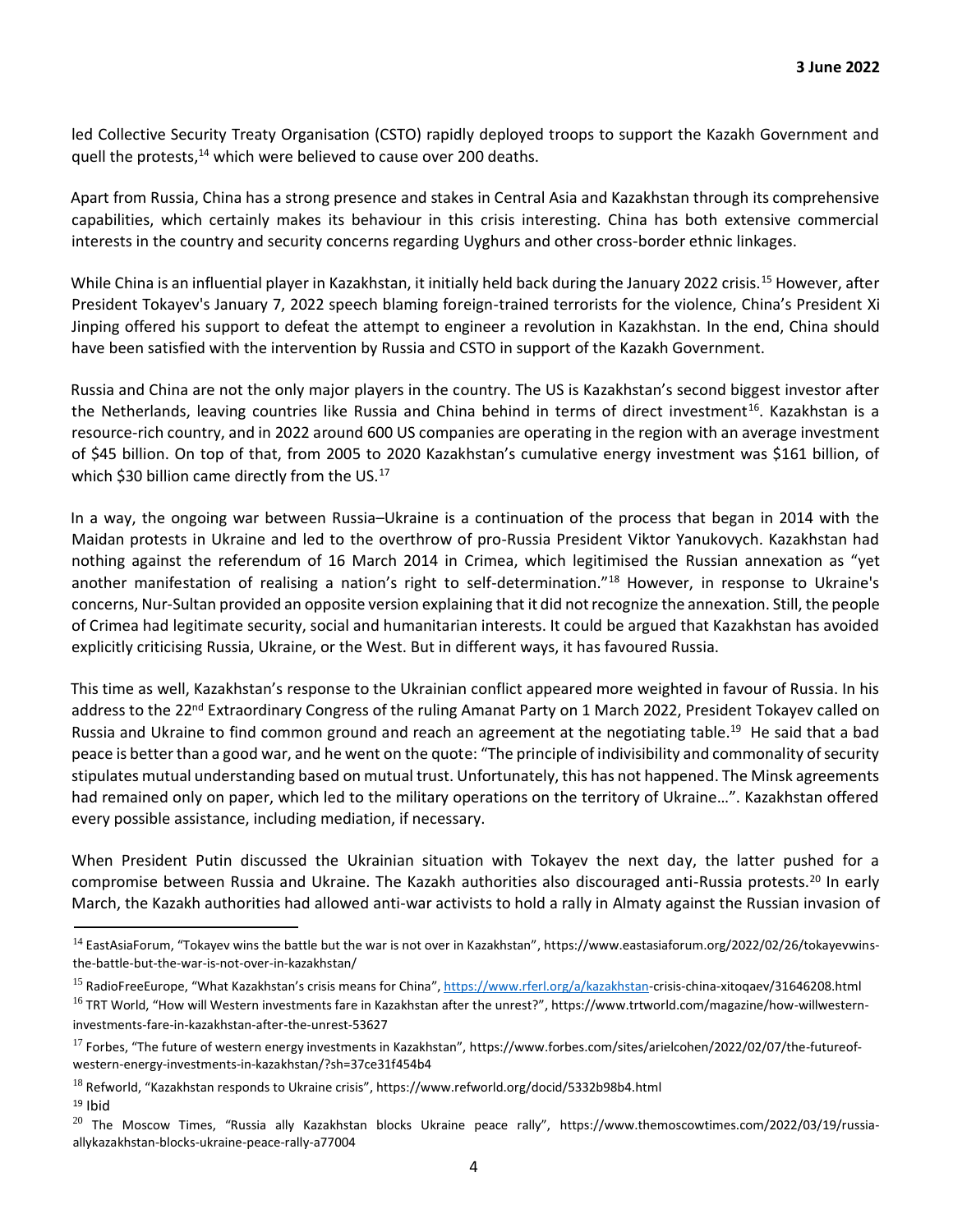Ukraine, attended by some 2,000 demonstrators. However, a similar protest rally on 19 March 2022 was not approved.

Some reports from the West suggested that Kazakhstan had denied the Russian request to let its troops participate in the offensive in Ukraine and indicated that it would not recognise the so-called Republics of Donetsk and Lugansk.<sup>21</sup> Previously, Kazakhstan didn't recognise the so-called republics of Abkhazia and South Ossetia, Georgian territories occupied by Russia after the Russia–Georgia war in August 2008.

What came out stronger was Kazakhstan's sense of urgency to shield its economy from western sanctions on Russia. Apart from traditional linkages, Kazakhstan is a member of the Eurasian Economic Union (EAEU) and the Eurasian Customs Union, along with Russia, Armenia, Belarus, and Kyrgyzstan. Kazakhstan's MFA tasked its Embassies to urgently engage with key European ports authorities and, as already mentioned, also started to analyse the impact of sanctions on Russian transport and logistic companies.

On 11 March 2022, Kazakhstan engaged in online consultations with the US on the sanctions against Russia. It appeared to be a Kazakh initiative, with almost 80 participants from the Kazakh side, while the American counterpart informed them about the new trade, economic, banking, financial, and energy sanctions.<sup>22</sup>

There are reports that Kazakhstan is attempting to divert imports and exports from Russian ports to Latvia in order to evade international sanctions. The Caspian Sea Pipeline Consortium (CPC), stretching over 1,500 km, connects the Tengiz oil field in Kazakhstan with the Russian Black Sea port of Novorossiysk. This pipeline accounts for 2/3 of Kazakhstan's oil exports. The US has excluded the Chevron-led Caspian pipeline concession from its ban on Russian oil and gas imports in order to keep this export route open as long as the crude oil is not of Russian origin.<sup>23</sup>

At a virtual meeting with Central Asian Foreign Ministers held on 28 February 2022, the US Secretary of State Antony Blinken condemned Russia's attack on Ukraine and reiterated Washington's support for that nation's sovereignty, independence, and territorial integrity.<sup>24</sup> His Central Asian colleagues, however, did not join him in expressing similar sentiments.

### **CONCLUSION**

Kazakhstan's immediate priority is to safeguard its economic and commercial interests by ensuring that the Western sanctions imposed on Russia do not adversely impact its exports. However, alternative transit options such as China and Iran have limitations.

The Russia–Ukraine war has put Kazakhstan's foreign policy to a severe test for which there are no easy solutions. There are similarities between Ukraine and Kazakhstan, but these should not be exaggerated. A critical provocation

 $^{21}$  Euractiv, "kazakhstan takes distance from Russia's Ukraine war", [https://www.euractiv.com/section/central-asia/news/kazakhstantakes](https://www.euractiv.com/section/central-asia/news/kazakhstan-takes-distance-from-russias-ukraine-war/)[distance-from-russias-ukraine-war/](https://www.euractiv.com/section/central-asia/news/kazakhstan-takes-distance-from-russias-ukraine-war/)

 $^{22}$  Kazakh Telegraph Agency, "Kazakhstan and US held consultations on minimizing negative impact of anti-Russian sanctions", <https://kaztag.info/en/news/kazakhstan-ad-us-held-consultations-on-minimizing-negative-impact-of-anti-russian-sanctions>

 $^{23}$  Reuters, "Kazak CPC oil exports suspended due to storm damage, bad weather", [https://www.reuters.com/business/energy/kazakhcpc-oil](https://www.reuters.com/business/energy/kazakh-cpc-oil-exports-suspended-due-storm-damage-ongoing-bad-weather-2022-03-23/)[exports-suspended-due-storm-damage-ongoing-bad-weather-2022-03-23/](https://www.reuters.com/business/energy/kazakh-cpc-oil-exports-suspended-due-storm-damage-ongoing-bad-weather-2022-03-23/)

 $^{24}$  US Department of State, "Secretary Blinken's call with Central Asia Foreign Ministers", [https://www.state.gov/secretary-blinkens-callwith](https://www.state.gov/secretary-blinkens-call-with-central-asian-foreign-ministers/)[central-asian-foreign-ministers/](https://www.state.gov/secretary-blinkens-call-with-central-asian-foreign-ministers/)